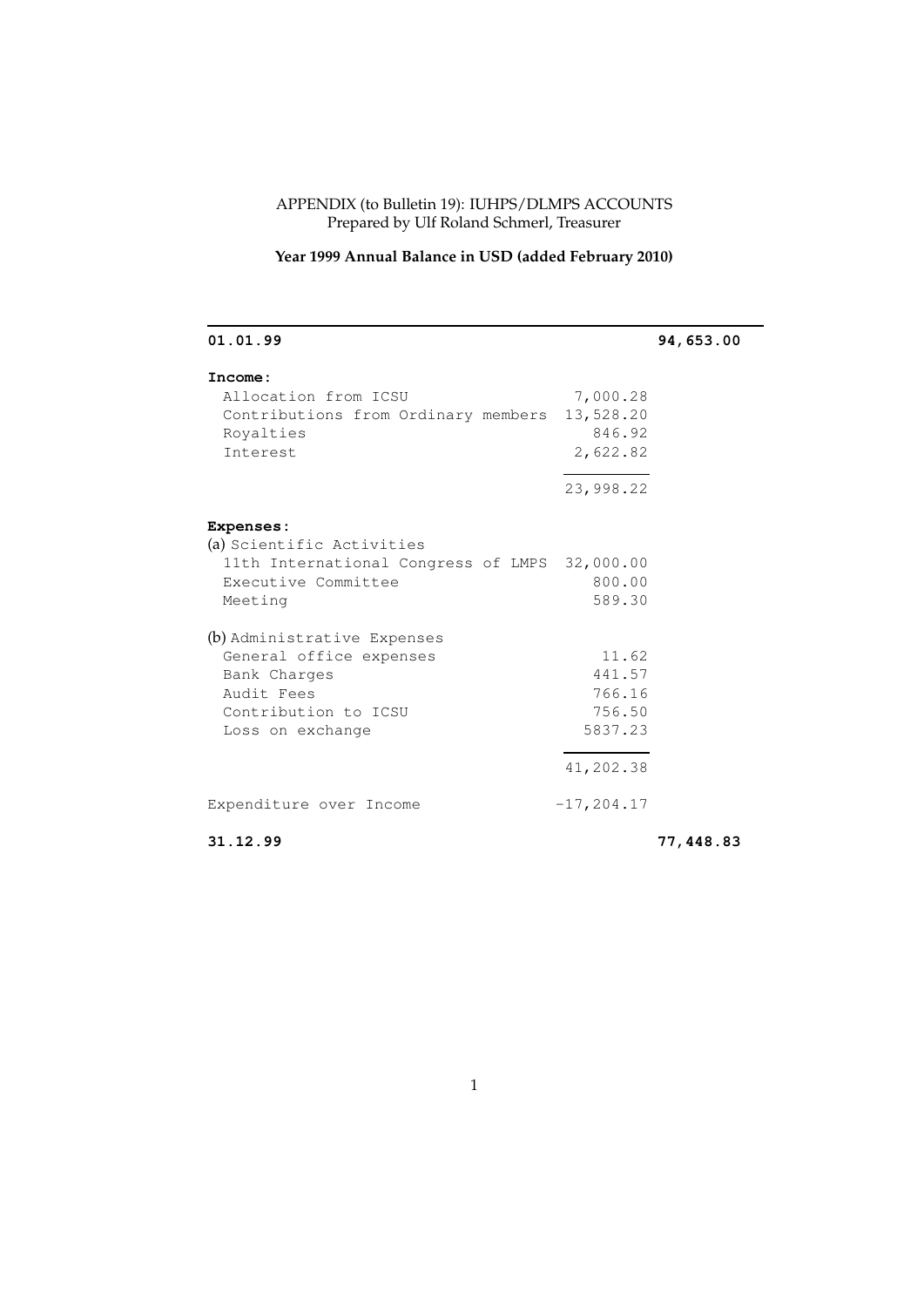## **Year 2000 Annual Balance in USD**

| 01.01.00<br>(Loss of exchange)<br>Income:<br>Contribution of members<br>15,767.84<br>863.90<br>Sponsor<br>1,155.00<br>ICSU Grant<br>250.07<br>Royalties<br>6,934.97<br>Interests<br>24,971.78<br><b>Expenses:</b><br>Bank fees<br>204.94<br>687.20<br>Auditor's fee<br>81.28<br>Office<br>Contribution to ICSU<br>864.45<br>863.90<br>Tarski Conference<br>4,140.85<br>EC meeting<br>4,809.12<br>Loss of exchange | 31.12.99 | 77,448.83 |
|-------------------------------------------------------------------------------------------------------------------------------------------------------------------------------------------------------------------------------------------------------------------------------------------------------------------------------------------------------------------------------------------------------------------|----------|-----------|
|                                                                                                                                                                                                                                                                                                                                                                                                                   |          | 72,639.72 |
|                                                                                                                                                                                                                                                                                                                                                                                                                   |          |           |
|                                                                                                                                                                                                                                                                                                                                                                                                                   |          |           |
|                                                                                                                                                                                                                                                                                                                                                                                                                   |          |           |
|                                                                                                                                                                                                                                                                                                                                                                                                                   |          |           |
|                                                                                                                                                                                                                                                                                                                                                                                                                   |          |           |
|                                                                                                                                                                                                                                                                                                                                                                                                                   |          |           |
|                                                                                                                                                                                                                                                                                                                                                                                                                   |          |           |
|                                                                                                                                                                                                                                                                                                                                                                                                                   |          |           |
|                                                                                                                                                                                                                                                                                                                                                                                                                   |          |           |
|                                                                                                                                                                                                                                                                                                                                                                                                                   |          |           |
|                                                                                                                                                                                                                                                                                                                                                                                                                   |          |           |
|                                                                                                                                                                                                                                                                                                                                                                                                                   |          |           |
|                                                                                                                                                                                                                                                                                                                                                                                                                   |          |           |
|                                                                                                                                                                                                                                                                                                                                                                                                                   |          |           |
|                                                                                                                                                                                                                                                                                                                                                                                                                   |          |           |
| 11,651.74                                                                                                                                                                                                                                                                                                                                                                                                         |          |           |

**31.12.00 90,768.87**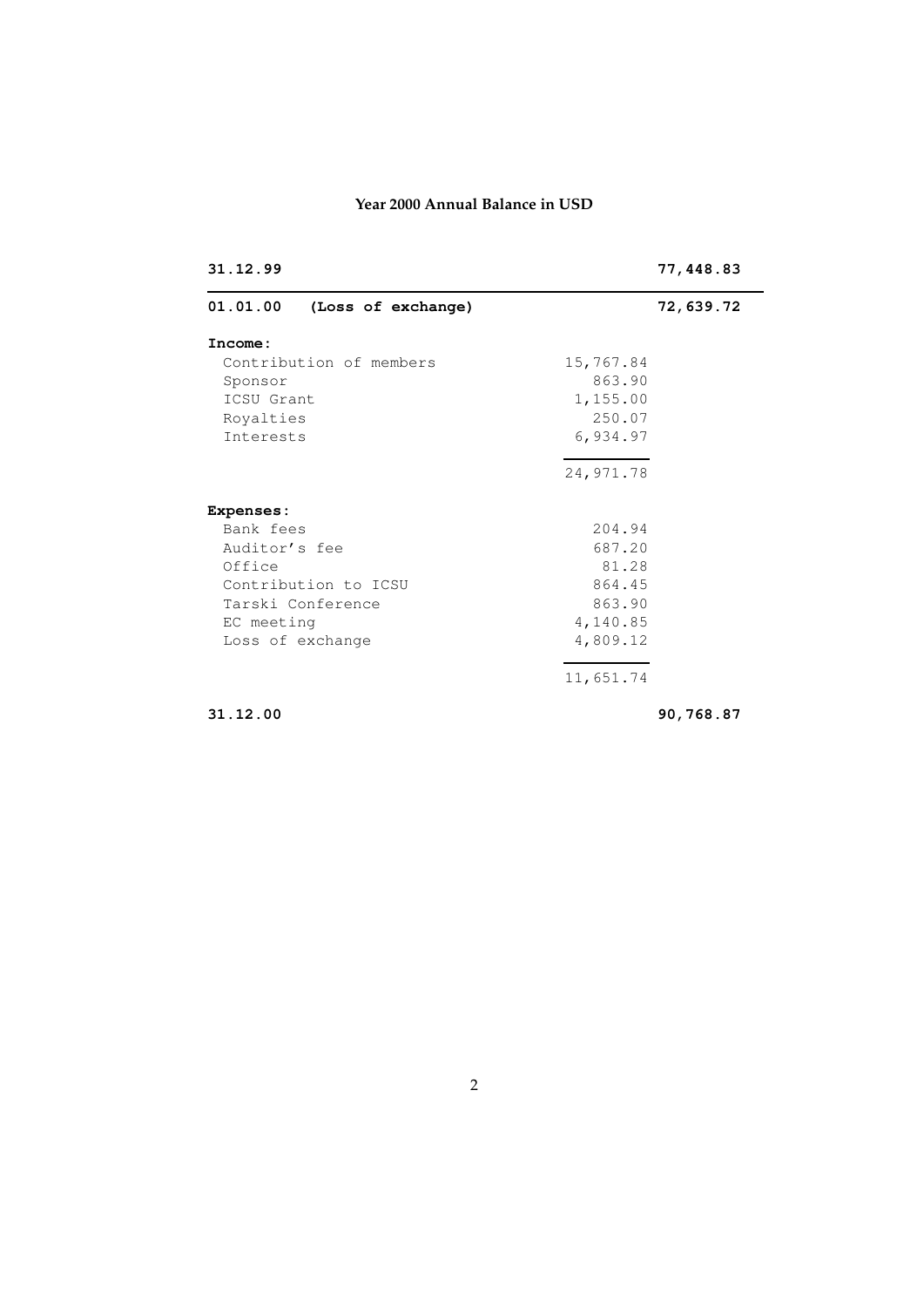## **Year 2001 Annual Balance in USD**

| 31.12.00                     | 90,768.87  |  |
|------------------------------|------------|--|
| 01.01.01<br>Loss of exchange | 88, 813.57 |  |
| Income:                      |            |  |
| Contribution of members      | 13,070.64  |  |
| Sponsor                      | 1,753.60   |  |
| ICSU Block Grant             | 5,000.00   |  |
| ICSU Grant                   | 1,600.00   |  |
| Royalties                    | 59.83      |  |
| Interest, profit             | 5,110.98   |  |
|                              | 26,595.05  |  |
| Expenses:                    |            |  |
| Scientific activities        | 3,911.30   |  |
| Bank fees                    | 261.97     |  |
| Auditor's fee                | 458.72     |  |
| Loss of exchange             | 1,955.30   |  |
|                              | 6,587.29   |  |
| 31.12.01                     | 110,776.63 |  |